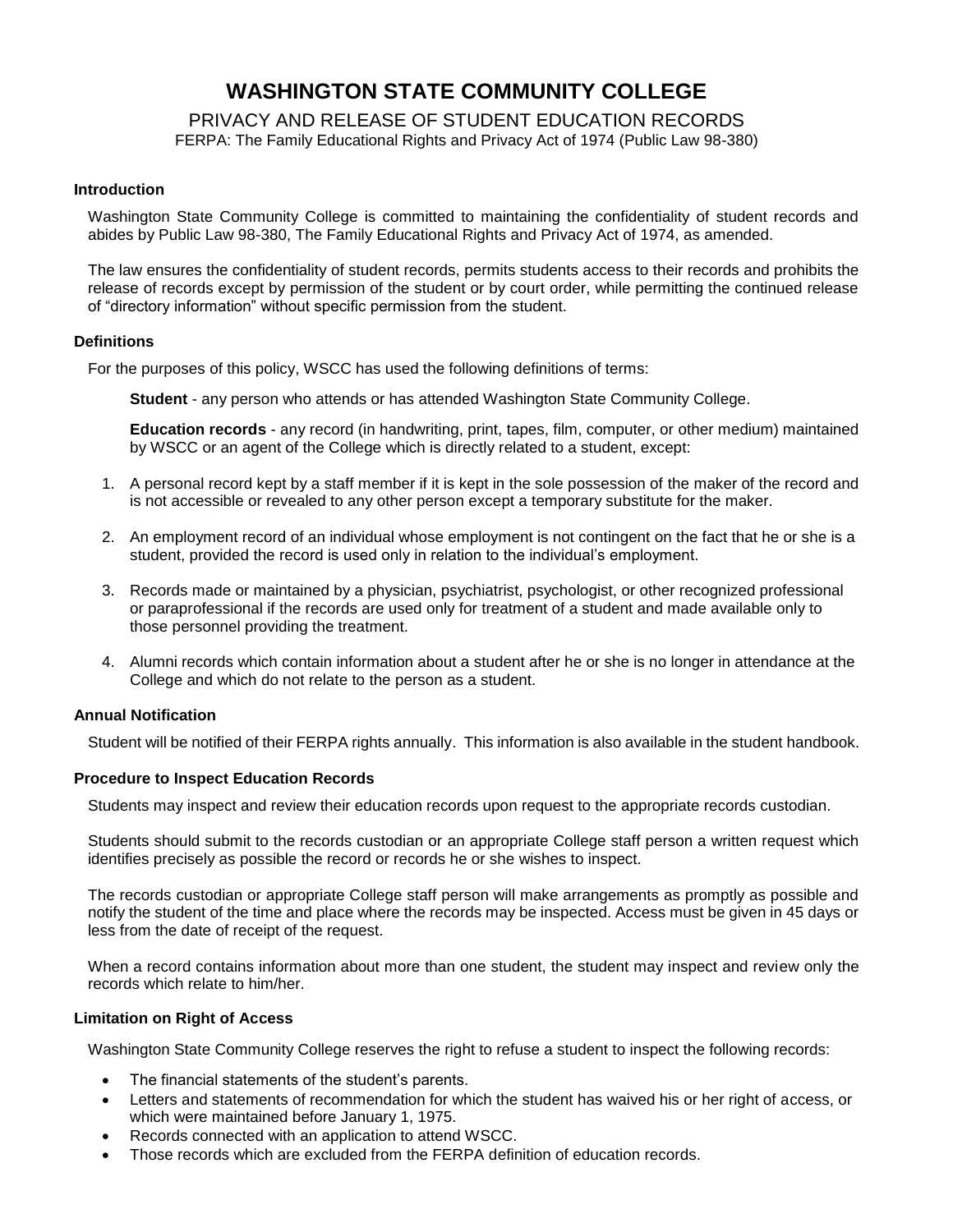# **WASHINGTON STATE COMMUNITY COLLEGE**

## PRIVACY AND RELEASE OF STUDENT EDUCATION RECORDS

FERPA: The Family Educational Rights and Privacy Act of 1974 (Public Law 98-380)

### **Refusal to Provide Copies**

Washington State Community College reserves the right to deny copies of records, including transcripts, not required to be made available by FERPA when the student:

- Has an unpaid financial obligation to the College.
- Has an unresolved disciplinary action.
- Requests an education record that is an exam or set of standardized test questions.

### **Locations/Custodians of Education Records**

The following is a list of the locations and custodians of records that the College maintains:

- Business Office: Chief Financial Officer
- Records Office: Registrar
- Student Services: Chief Enrollment Management Officer
- Nursing Offices: Director of Practical Nursing and Director of Associate Degree Nursing
- Advisor Records: Deans' Offices, Faculty Offices
- Human Resources Office: Director of Human Resources

### **Fees for Copies of Records**

The fee for copies will be 25 cents per page.

### **Disclosure of Education Records**

Washington State Community College will disclose information from a student's education record only with the written consent of the student, except the records may be disclosed without consent when the disclosure is:

- To school officials who have a legitimate educational interest in the records. A school official is:
	- A person employed by the College in an administrative, supervisory, academic or research, or support staff position, including health or medical staff
	- A person elected to the Board of Trustees
	- A person employed by or under contract to the College to perform a special task, such as the attorney, or auditor
	- A student serving on an official committee, such as disciplinary or grievance, or who is assisting another school official in performing his or her tasks
- A school official has a legitimate educational interest if the official is:
	- Performing a task that is specified in his or her position description or contract agreement
	- Performing a task related to a student's education
	- Performing a task related to the discipline of a student
	- Providing a service or benefit relating to the student or student's family, such as health care, counseling, job placement, or financial aid
	- Maintaining the safety and security of the campus
- To officials of another school, upon request, in which a student seeks or intends to enroll.
- To certain officials of the U.S. Department of Education, the Comptroller General, and State and local educational authorities, in connection with audit or evaluation of certain State or federally supported education programs.
	- In connection with a student's request for or receipt of financial aid to determine the eligibility, amount, or conditions of the financial aid, or to enforce the terms and conditions of the aid
- To state and local officials or authorities if specifically required by a State law that was adopted before November 19, 1974.
- To organizations conducting certain studies for or on behalf of the College.
- To accrediting organizations to carry out their functions.
- To parents of an eligible student who is claimed as a dependent for income tax purposes.
- To comply with a judicial order or a lawfully issued subpoena.
- To appropriate parties in a health or safety emergency.